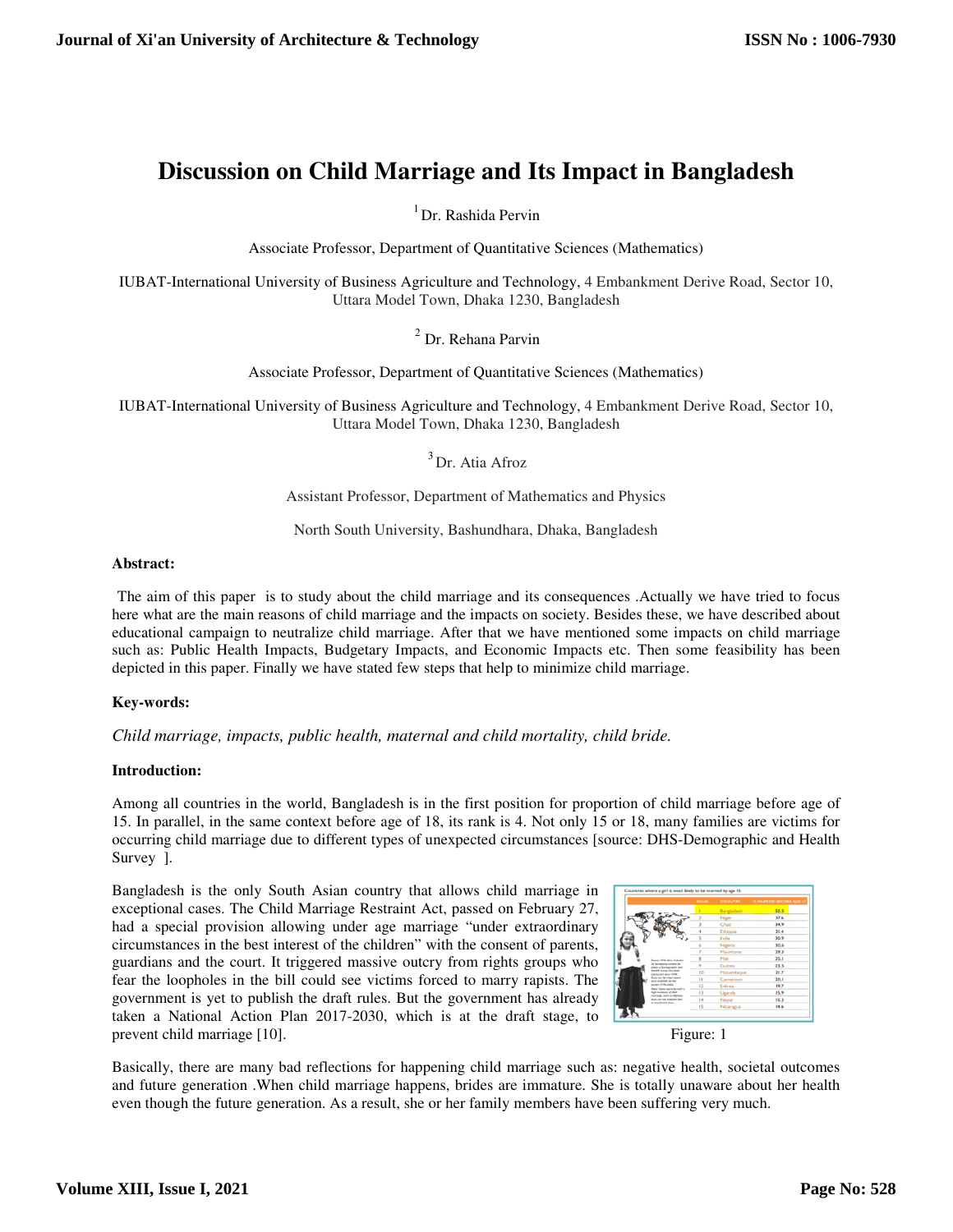In fact, it is quite impossible to terminate child marriage from Bangladesh because of poverty and illiteracy. If it is possible to eliminate completely from Bangladesh then the national economy can gain an additional 403.2 billion BDT [BBS- Bangladesh Bureau of Statistics] which is approximately 10% of the national budget [1].When the national economy will be increased , obviously there is a great impact on GDP in Bangladesh.

A good number of child marriages can be prevented by completing comprehensive annual school education program where it should be targeted grade 5 students. To stop this child marriage, it will be cost 3500 BDT per child. [BBS data]

Child marriage is defined [5] as marriage of any younger person below eighteen years of age in line with the United Nations (1990) convention on the rights of children. Mlambo and Hlongwa [6] have showed the implications of child marriages and their developmental effects on young girls in 2019. Mathews (2019), explains that 700 million women alive today, at some point, where married as children and of that number, 17 percent of them or 125 million live in Africa [7]



Picture: 1

A report by the World Bank indicated that, child marriage in Africa costs the continent tens of billions of dollars in lost economic and human capital. The report also states that 3 million girls in SSA many before their  $18<sup>th</sup>$  birthday every year [The World Bank,2018]. [8].

Each day, more than 41,000 girls worldwide are married while children, often before they may be physically and emotionally ready to become wives and mothers. Child marriage, defined as marriage or a union taking place before the age of 18, endangers the life trajectories of these girls in numerous ways.

Nearly 5 in 10 child brides gave birth before age 18, and 8 in 10 gave birth before age 20 [11].

Bangladesh is home to 38 million child brides, including currently married girls along with women who were first married in childhood. Of course, 13 million married before age 15. [11]

Over the world, 1 girl is affected by child marriage out of 5. It is the, because 23 girls are victims of child marriage in every minute.67 girls are being married before 18 and 53 before 15 out of 100. This rate is high in Bangladesh. The place of Bangladesh is fourth in the world for under -18 marriages, and in first for under-15 marriages. Due to child marriage the rates of spousal abuse, maternal and child mortality are being increased day by day. There are great impacts on society for being child marriage such as: death of meritorious students, born of immature baby and population growth.

Besides these, unplanned pregnancy, early age of first child birth and increased family size are also results of child marriage. In fact, the World Bank estimates that that eliminating child marriage from Bangladesh would generate nearly 403.2 billion BDT (\$4.8) in additional national earnings and productivity annually, which is roughly 10% of the current national budget.[ Source: BBS ]

## **Discussion:**

To reduce child marriage, the government of Bangladesh has taken the steps since 1992, with the legal minimum age of marriage being 18 for women and 21 for men. During more than last two decades, the proportion of child marriage under 18 has been decreased from 86% to 71% in rural areas and 76% to 51% in urban areas [Source: BBS data]. Moreover, it is being continued at alarming rates. The government of Bangladesh has also implemented additional laws to prevent these unaware incidents such as birth registration was made compulsory in 2004 to ensure proper age verification at marriage.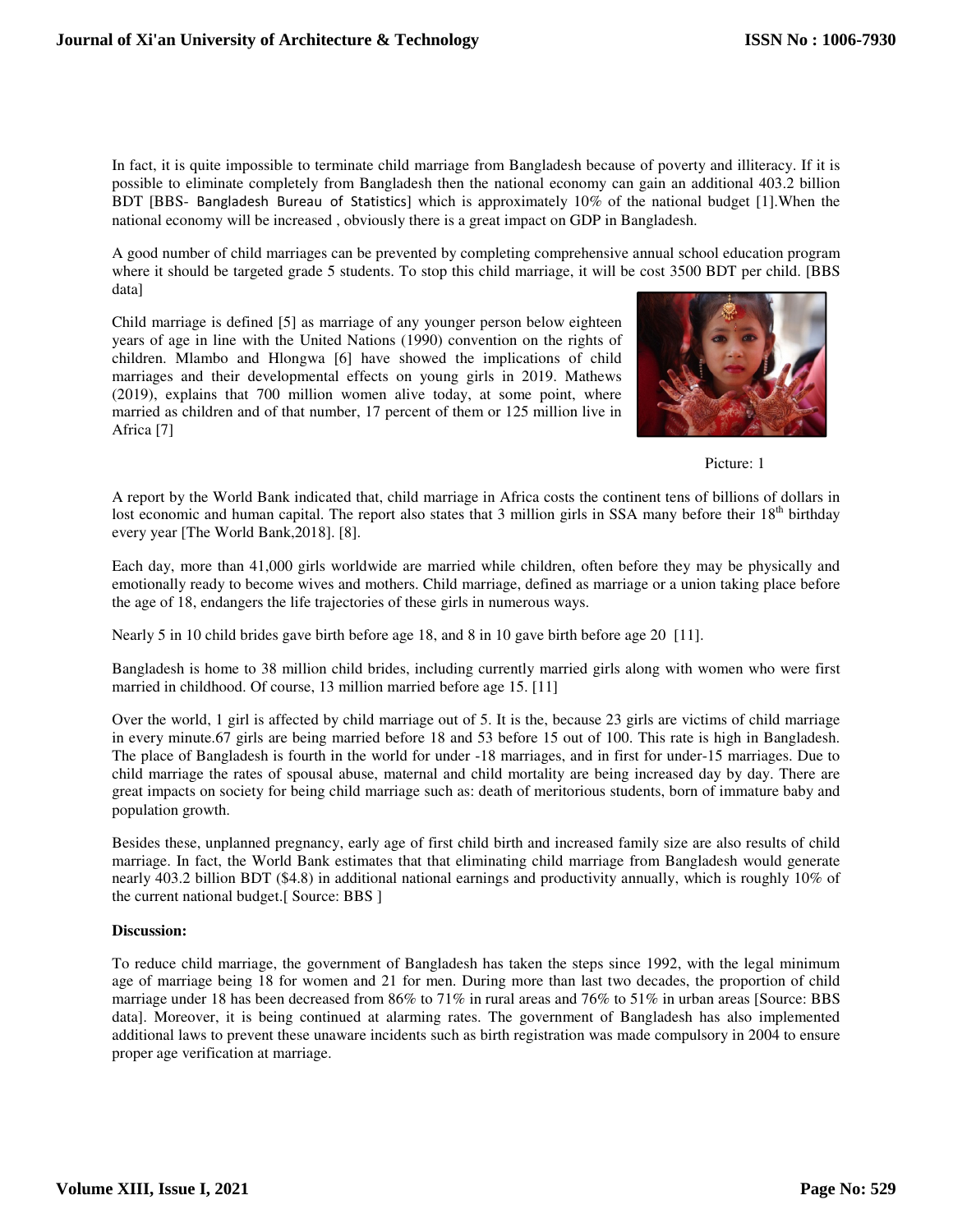The CMRA-Child Marriage Restraint Act is replaced the 1992 law where offenders will get punishment and specially adding a provision that permits a boy or a girl to get married before reaching the legal age limit in few exceptional cases.

There are some crucial reasons for occurring child marriage are given below:

Poverty , illiteracy, high demand, superstition, avoiding of dowry and lack of security, these are all frequent contributing factors to a parent's decision to marry their child before 18 years of age. In the Figure -2: represents the proportion of marriages involving under 18 years in Bangladesh 1992-2017 in both rural community and urban community where in urban area, the ratio is gradually decreased but in rural community though it is decreased except in the duration 2002-2006, here it has been fluctuated.



#### **Figure: 2**

Both parents and child may be unaware of the negative consequences associated with marriage and child birth at a young age. For ignorance of marriage a girl faces some negative consequences which are terrible for her entire life. Even she is also an economic burden of her parents. Parents are insisted to marry off their daughter before 18 are:

- 1. To get relief of increasing dowry
- 2. To prevent eve-teasing and sexual harassment toward their unmarried girls.
- 3. To assert of control over their daughter's virginity and sexuality.
- 4. To avoid of family dishonor over relationships or pregnancies before marriage.

#### **Methods:**

#### **Case-1:**

To neutralize child marriage, one advance is to teach children about negative impacts of early marriage and available resources to struggle child marriage with their known circles or friends who faced such situations and must inform them that it is their right to refuse a forced marriage particularly, at a young age.

The campaign will also provide information about the benefits of completing secondary education, and on existing programs designed to enhance the feasibility of staying in school.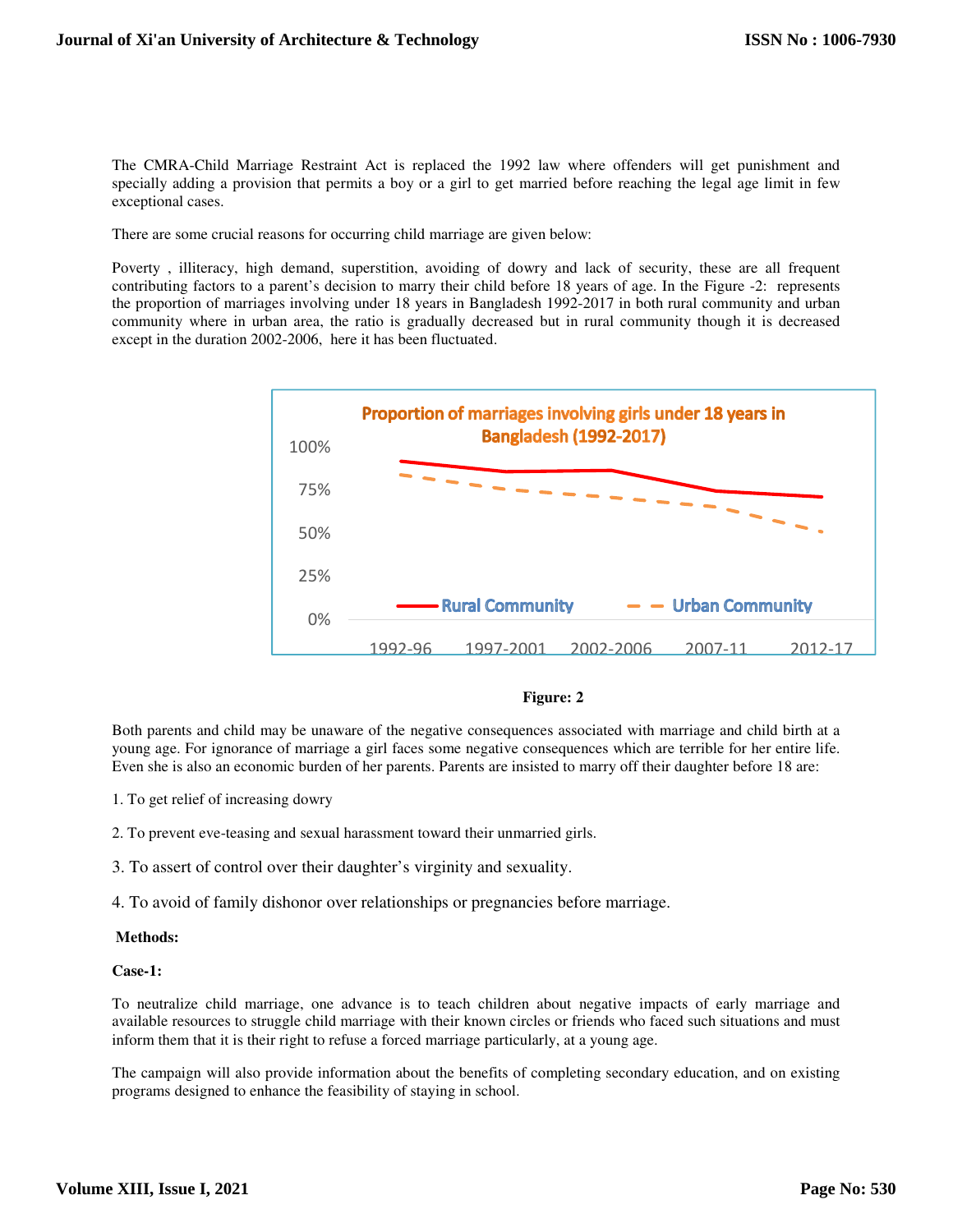## **Case-2**

The main target of the educational campaign is to enroll all children in grade 5 of Bangladesh and which should be repeated annually.

## **Case-3**:

A few years back, only 55% of eligible children in secondary education where 98% of eligible children were enrolled in primary education.[Source: BBS ]

Because of this sharp decrease, the grade 5 levels optimal to maximize the reach of the program. It is obviously true that only 2% of girls remain married after at the age 11. Some some some control of girls remain married after at the age 11.





In coming years, actionable information can be provided to parents so that child marriage can be focusing on the importance of finishing secondary education and decreased rates of child marriage are inverse proportions with each other.

## **Budgetary impact:**

|                                   | udgetary impact:           |                                                                       |                                                                                                                  |
|-----------------------------------|----------------------------|-----------------------------------------------------------------------|------------------------------------------------------------------------------------------------------------------|
|                                   |                            | angladesh. Cost allocations for Educational campaign are given below: | ne projected cost of such an education program will be 580,758,700 (\$6,91,37,894) annually to the government of |
| <b>Field</b><br><b>of</b><br>Cost | <b>Estimated Cost</b>      |                                                                       | <b>Cost Allocations for Educational Campaign</b>                                                                 |
| <b>SADTM</b>                      | 3,93,500BDT/\$4,686        |                                                                       | 5%                                                                                                               |
| PoDM                              |                            | 28,320,000BDT/\$337,142                                               | 15%<br>Advocacy an<br>Developmer                                                                                 |
| <b>TTM</b>                        | Central                    | 428,800 BDT/\$5,105                                                   | ToT Program                                                                                                      |
|                                   | District                   | 12,302,400BDT/\$146,457                                               |                                                                                                                  |
|                                   | Sub                        | 77,314,000BDT/\$920,405                                               | School Train<br>80%                                                                                              |
|                                   | District                   |                                                                       |                                                                                                                  |
| <b>TSLT</b>                       | 462,000,000BDT/\$5,500,000 |                                                                       |                                                                                                                  |
| Table: 1                          |                            |                                                                       | Figure: 4                                                                                                        |





TTM-Train the trainers Method

TSLT-The School Level training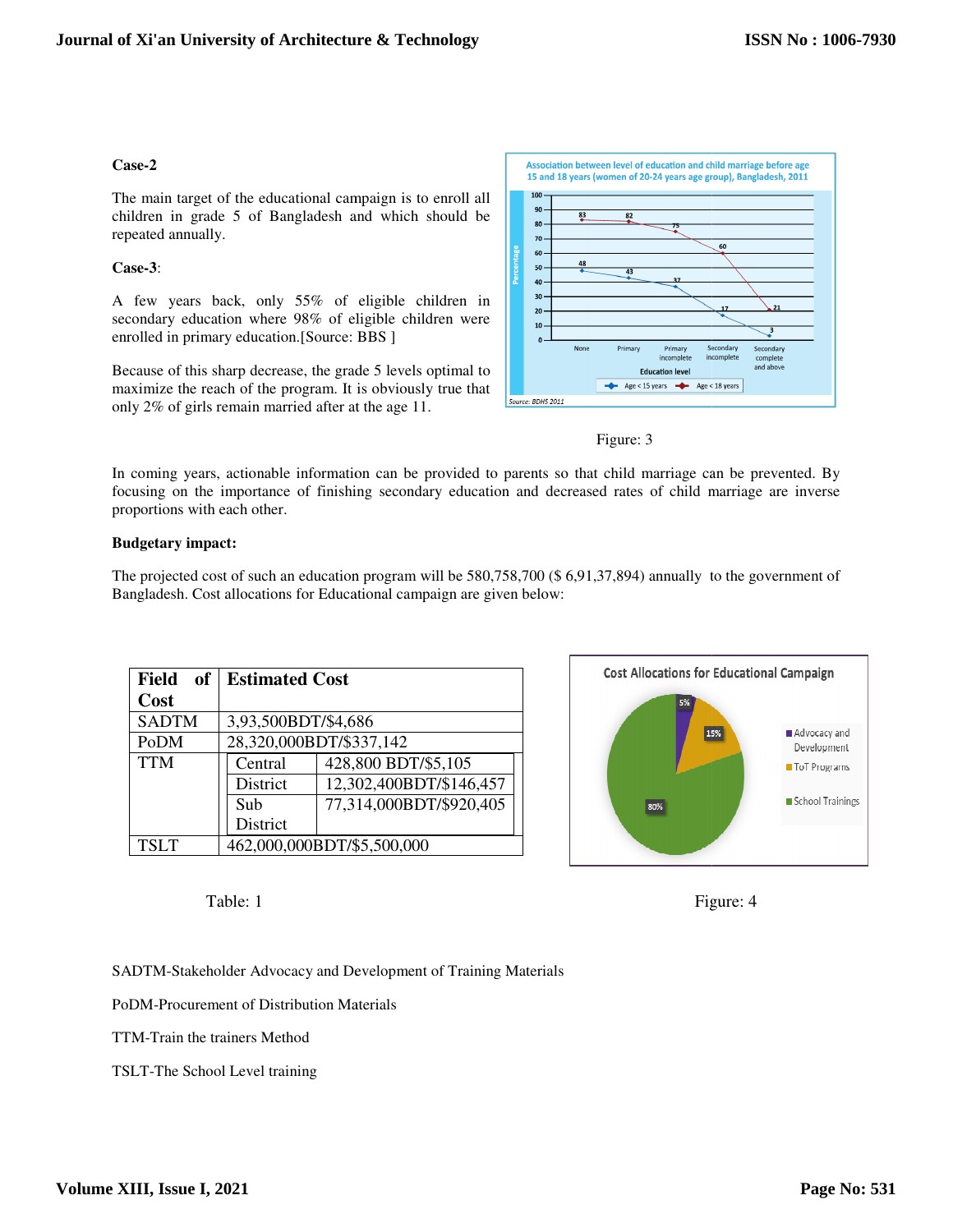#### **Economic Impact:**

31% in the prevalence of child marriage for the target population can be reduced by showing similar type of educational interventions. If it is possible to achieve similar results by the program, tree model estimates that 1,64,768 [Source: BBS ].

Child marriage would be prevented among the grade 5 where cohortly the educational program was delivered; the government of Bangladesh would spend 3500 BDT (\$44) for each child marriage in this cohort. It is obvious that the full benefit to this cohort will be realized across the 6-7 years time horizon until these children turn 18.

Eliminating child marriages and early childbirths between 2016 and 2030 could save an estimated 3.6 million and 4.4 million under-five children respectively from stunting. It could also save the lives of another 4.6 million under five children. This could also save the world \$98 billion annually by 2030 [10].

#### **Public Health Impact:**

Because child marriage is strongly linked to increase rates of multiple adverse health outcomes for both the new bride and her future children, we anticipate that our program will reduce the prevalence the population of Bangladesh for the following public health areas:

| The following table has been formed on the base of DHS survey : |
|-----------------------------------------------------------------|
|-----------------------------------------------------------------|

| HE          | Relative risk in child marriages vs. adult marriages                |
|-------------|---------------------------------------------------------------------|
| UP          | 1.21 as likely                                                      |
| <b>UToP</b> | 1.16 x                                                              |
| $FSo3+C$    | 3.94 x                                                              |
| <b>LBW</b>  | $1.33 - 1.55$ x                                                     |
| MМ          | 5x as likely (marriage 10-14 yrs) 2x as likely (marriage 15-19 yrs) |
| Table: 2    |                                                                     |

HE-Health Effect

UP-Unplanned Pregnancies

UToP-Unconditional Termination of Pregnancies

FSo3+C- Family Size of 3+ Children

LBW-Low Birth Weight

MM-Maternal Mortality

#### **Feasibility:**

There are two types of feasibilities of this program. These are:

1. The operational feasibility

2. The political feasibility

Both feasibilities are high because for the operational feasibility similar training programs already exist for health and other educational topics. The information about preventing child marriage can be easily merged into existing structures to reach the intended audience and for the political feasibilities; the new law of child marriage has bought fresh attention to the problem of child marriage in Bangladesh. In addition, the total cost as well as the cost per child marriage prevented would not be difficult to implement in a national budget.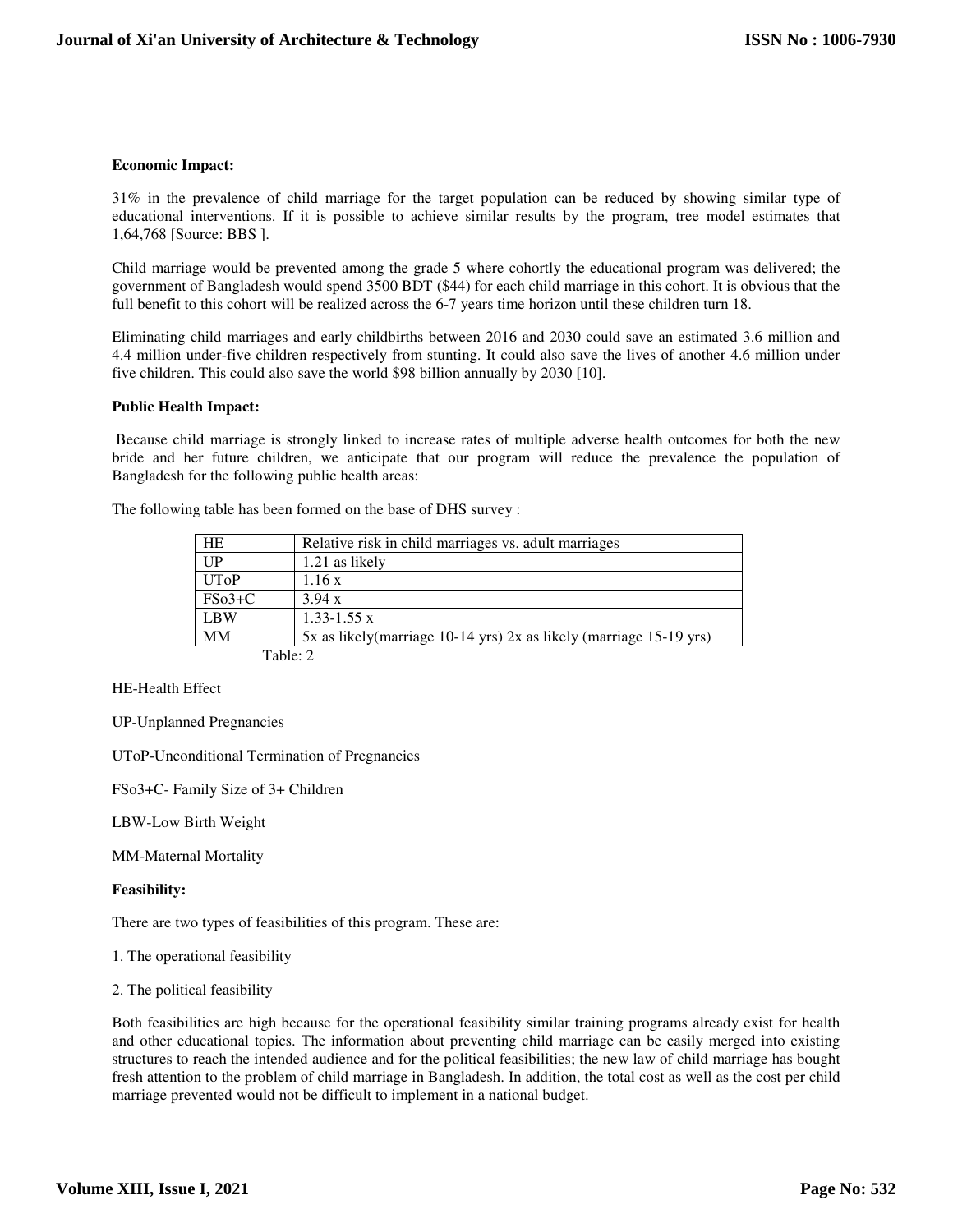#### **Some steps are given below to neutralize the Child Marriage:**

Child marriage is a complex problem. To reduce the rates of child marriage, the following steps should be taken:

1. Different organizations or NGO's can be set up communication with communities engaging with key decision makers and stakeholders at every level.

2. Combing empowerment and education programs with poverty reduction activities will address additional drivers of child marriage, providing increased impact towards ending child marriage completely.

3. At advocacy level, the issue of child marriage is steadily being integrated within main stream education, health, nutrition, protection and poverty reduction programs.

4. Enforcement of existing marriage act with appropriate legal action taken against violators.

5. These activities reach out to care givers of children in their extended family and community, local and religions leaders as well as governmental representatives and frontline workers.

6. The methods for engaging with the people involve participatory theater, community dialogues, courtyards meetings, radio and TV drama serials and phone-in shows, community declarations and others.

7. Promote a single; memorable number to dial to reach child marriage helps lines.

8. Increase awareness and strengthen operations of "one-stop" services that provide health, legal, and law enforcement assistance in a single location.

9. There have also been efforts to create awareness and develop life skills and push for girl's education through stipends and empower girls to negotiate prevent and report on child marriage.

10. To decrease child marriage and also to aware parents or community level, organization should use constant dialogue with adolescents and especially fathers who are critical to decisions over child marriage.

#### **Conclusion:**

The study shows that child marriage is still common and alarming position in Bangladesh. In this paper, mainly depicts the reason, impacts and consequences of child marriage. Then it is also mentioned who are the victims of prevalence. After that it is illustrated some impacts such as budgetary impacts, economic impacts, public health impacts. In addition, two feasibilities have also been focused. To decrease the rate of child marriage few crucial steps are also discussed in this paper.

To reduce the child marriage and teenage motherhood, the marriage act may be reviewed, and the legal age at marriage may be set at 19 years for females as the country has been passing through a transition period in its economic development.

Further, door-step delivery of services for modern contraceptive methods may also reduce teenage motherhood. Healthcare facilities should be made available among the poor and in remote areas for better health of both mother and child in Bangladesh.

Working together with partners from donor and national governments, multilateral institutions, private enterprises and donors and civil society around the world, we are confident we can end child marriage and unleash the full potential of girls everywhere.

## **ACKNOWLEDGEMENTS:**

We are very much thankful to the referee for very carefully reading this article and for many useful and valuable suggestions. We are very much thankful to DHS, BBS, and Ministry of Women and Children Affairs in Bangladesh.